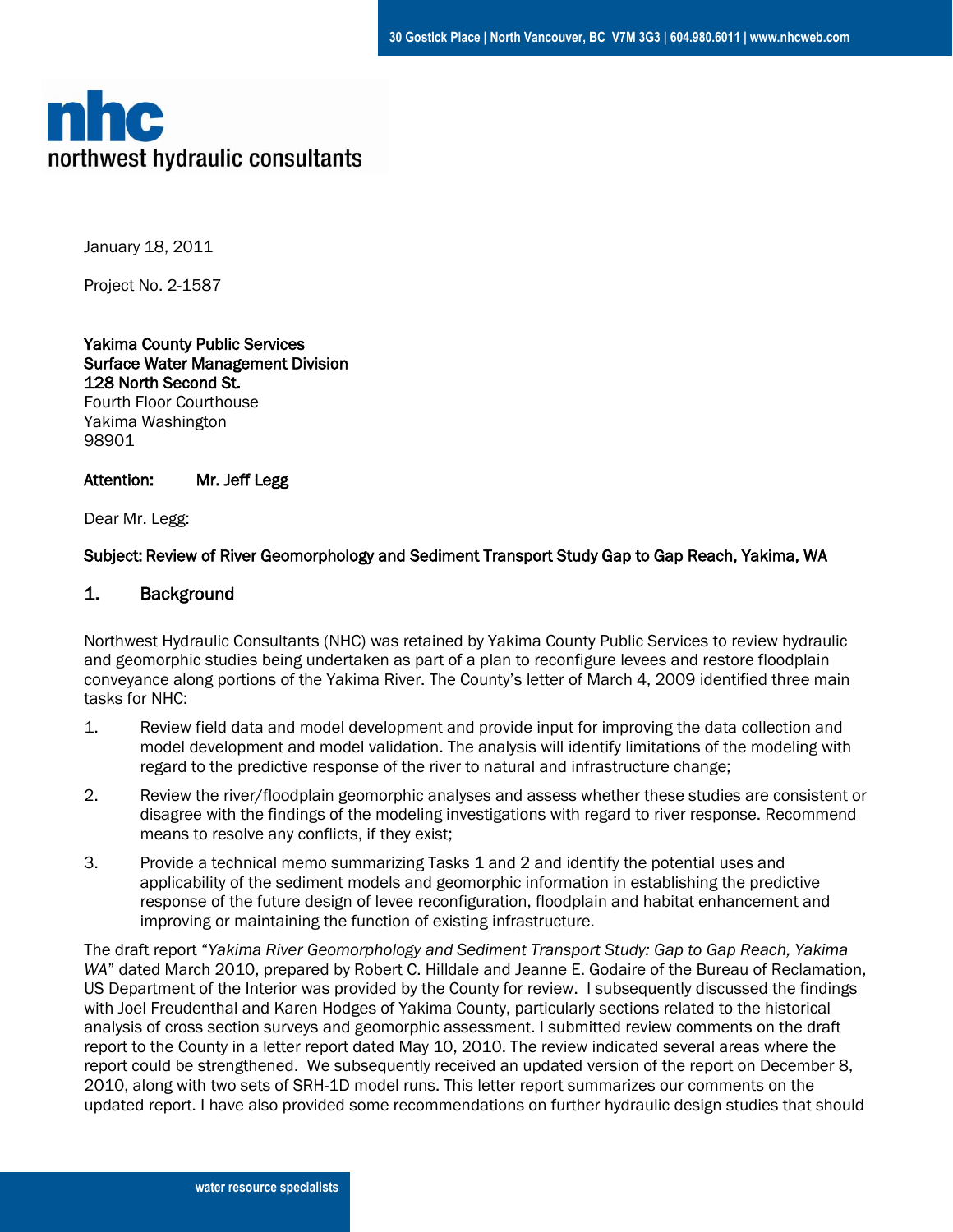

Review of Updated Report Yakima River Geomorphology and Sediment Transport Study Page 2

be undertaken.

## 2. Review of Updated Report

The updated report has addressed most of the issues that were identified in the earlier review. Additions to the updated report include:

- More detailed assessment of historical channel trends, including a re-assessment of cross section survey comparisons, incorporating new information and analysis conducted by the County;
- An assessment of the upstream extent of influence of Wapato Dam;
- A description of sediment model limitations;
- Predictions of flood level changes due to levee set-backs for the simulated case 25 years in the future;
- Predictions of potential locations of future channel erosion and avulsion hazard using a streampower assessment as well as geomorphic-based observations;
- More detailed comments and discussion on the potential impacts of levee set-backs on channel instability, sedimentation patterns, scour and upstream degradation;
- Recommendations on future studies and monitoring work.

No additional information was provided to justify combining the Engelund-Hansen and Wilcock sediment transport equations. To my knowledge this approach has not been verified extensively using field or laboratory data. However, I don't believe further model runs using different sediment transport equations or different assumptions about bed material loads would fundamentally change the main findings of the report. I believe the team has gone about as far as one can go with one-dimensional (1d) sediment modeling, given the limited data for calibration and verification. The main limitations of any 1d model for conditions on the Yakima River are:

- Can't represent the flow or sediment transport patterns in bends or complex flow spills onto the floodplain or breaches of levees into gravel pits;
- Can't represent different mechanisms for transporting or re-distributing the sand and gravel sediment from the main channel onto the floodplain;
- Can't represent bank erosion processes or avulsions.

Another site-specific limitation is that there is very little historic data available for verifying the 1D sediment model predictions. Although historic cross section data exists, at least five gravel pits excavated on the floodplain have been captured by the river during the period of the surveys. These limitations have been overcome as much as possible by supplementing the model predictions with other geomorphic-based methods or field observations.

The study provides useful information to assist in assessing the overall benefits of the proposed levee setbacks. For example, the study has shown that under existing conditions, the overall pattern of sediment deposition / degradation in the study reach will be relatively small in the future, provided no new realignment of the channel occurs due to an avulsion. The predicted average annual sediment loads along the river were relatively small, amounting to approximately 8,000 tons/year of gravel and around 9,000 tons/year of sand (17,000 tons/year of bed material). After setting back the DID No. 1 levee, the flood level was predicted to decrease by between 3 to 5 feet. This reduction in flood levels was shown to be nearly the same after 25 years of simulated flows and sediment transport. Degradation was predicted to occur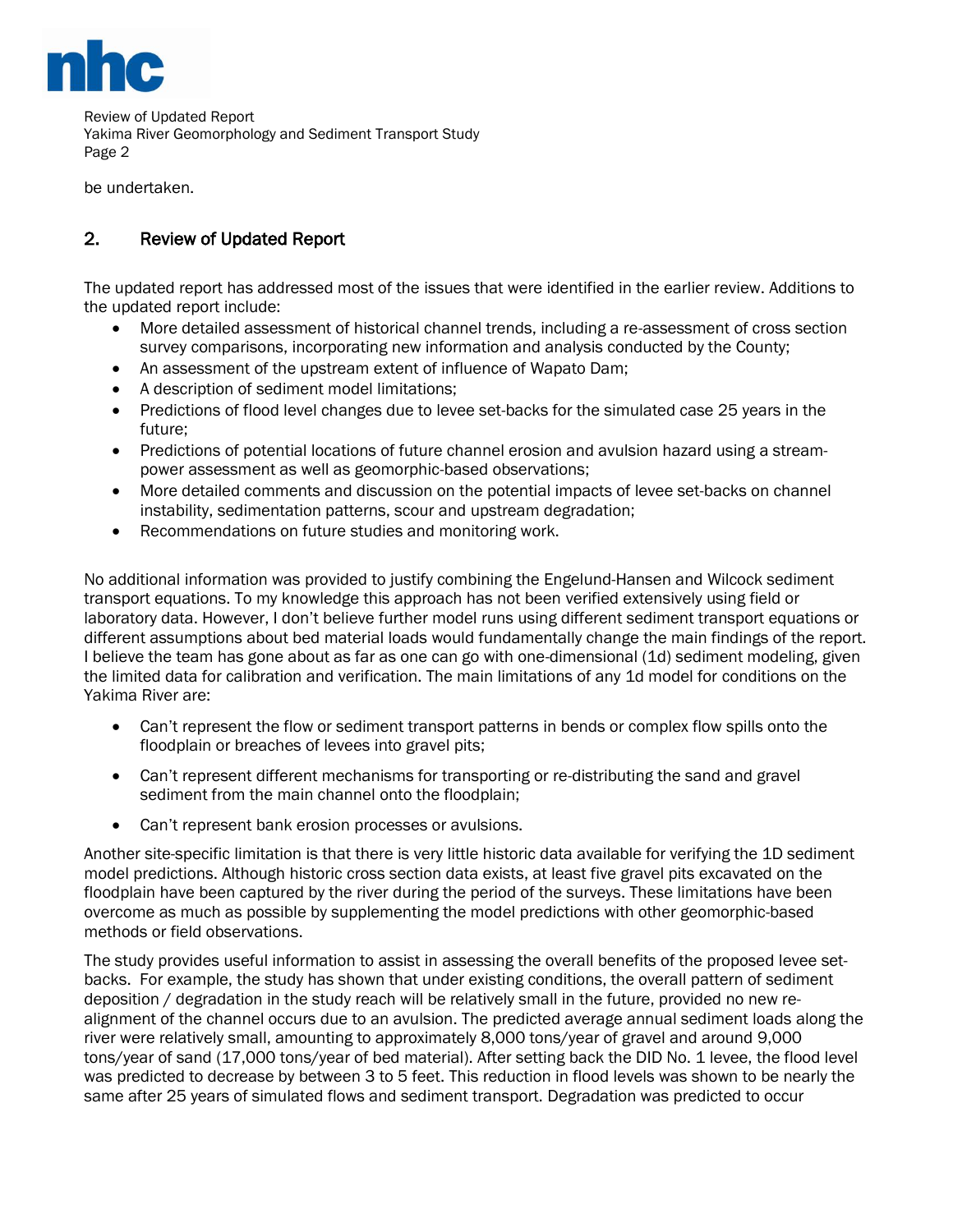

Review of Updated Report Yakima River Geomorphology and Sediment Transport Study Page 3

upstream due to the reduced backwater effect, which could cause bed lowering at the SR24 Bridge and the Beech Street gravel pit.

One of the most important sections of the report deals with the effect of setting back DID No 1 levee on the river's stability. Much of this assessment has been based on previous experience and site observations rather than the model predictions. Following removal of DID No. 1 levee the main channel could avulse into the existing gravel pits on the left bank. This avulsion could cause additional headcutting and degradation upstream and could affect the integrity of the SR24 Bridge abutment and foundation. The report recommends that a plan should be in-place to prevent an avulsion into the gravel pit.

The report also refers to the case study by Norman (1998)<sup>1</sup> concerning the 1996 avulsion of the Yakima River into the gravel pits just upstream from the study area at Selah Gap. Some of the key findings by Norman were as follows:

- Large ice jams played an undefined but likely significant role;
- About 6 to 8 feet of incision occurred after the avulsion immediately upstream of the pits. There was local knickpoint migration as evidenced by a migrating standing wave and increased bank erosion as the river tried to re-establish its grade;
- At least 300,000 cubic yards (roughly 450,000 tons) of gravel was scoured from the river bed and deposited as 6 foot thick layer in the excavated pit;
- More than 100,000 cubic yards (150,000 tons) was moved from the river bed during the flood and deposited on gravel bars and private lands upstream of the pits.

The magnitude of these channel changes (both the bed level changes and quantities of gravel transport) are far greater than the computed bed level changes and sediment loads estimated by the sediment model over a 25 year simulation period. A single avulsion or channel shift may induce very large changes in the river's behaviour and may completely alter the pattern of sediment transport that occurs under stable channel configurations.

## 3. Conclusions and Recommendations

I believe the updated report is substantially complete and has fulfilled its main objectives. Some minor typo corrections were noted, which should be incorporated into the final document.

Additional hydraulic design investigations should be carried out to design appropriate river training measures to prevent an avulsion of the river into the existing gravel pits after the DID levee is set-back. The scope of the hydraulic design studies should include (1) design of measures to prevent an avulsion into the existing pits near the DID No. 1 levee, (2) mitigating potential scour or erosion at the SR24 Bridge and (3) mitigating upstream degradation to prevent an avulsion into the Beech Street gravel pit. The additional investigations should include gathering topographic surveys in the gravel pits and the adjacent floodplain and more detailed channel bathymetry. It would be useful to develop a 2 dimensional numerical model of the reach extending from upstream of the SR24 Bridge down past the DID No. 1 levee. The 2D model would be used to assist in designing river training / channel stabilization works and to verify that the anticipated flood level reduction due to setting back the levee can still be achieved.

 $\overline{a}$ <sup>1</sup> Norman, D., Cederholm, C. and W. Lingley Jr. (1998): Flood Plains, Salmon Habitat and Sand and Gravel Mining, Washington Geology, vol 26, no.2/3 September 1998.